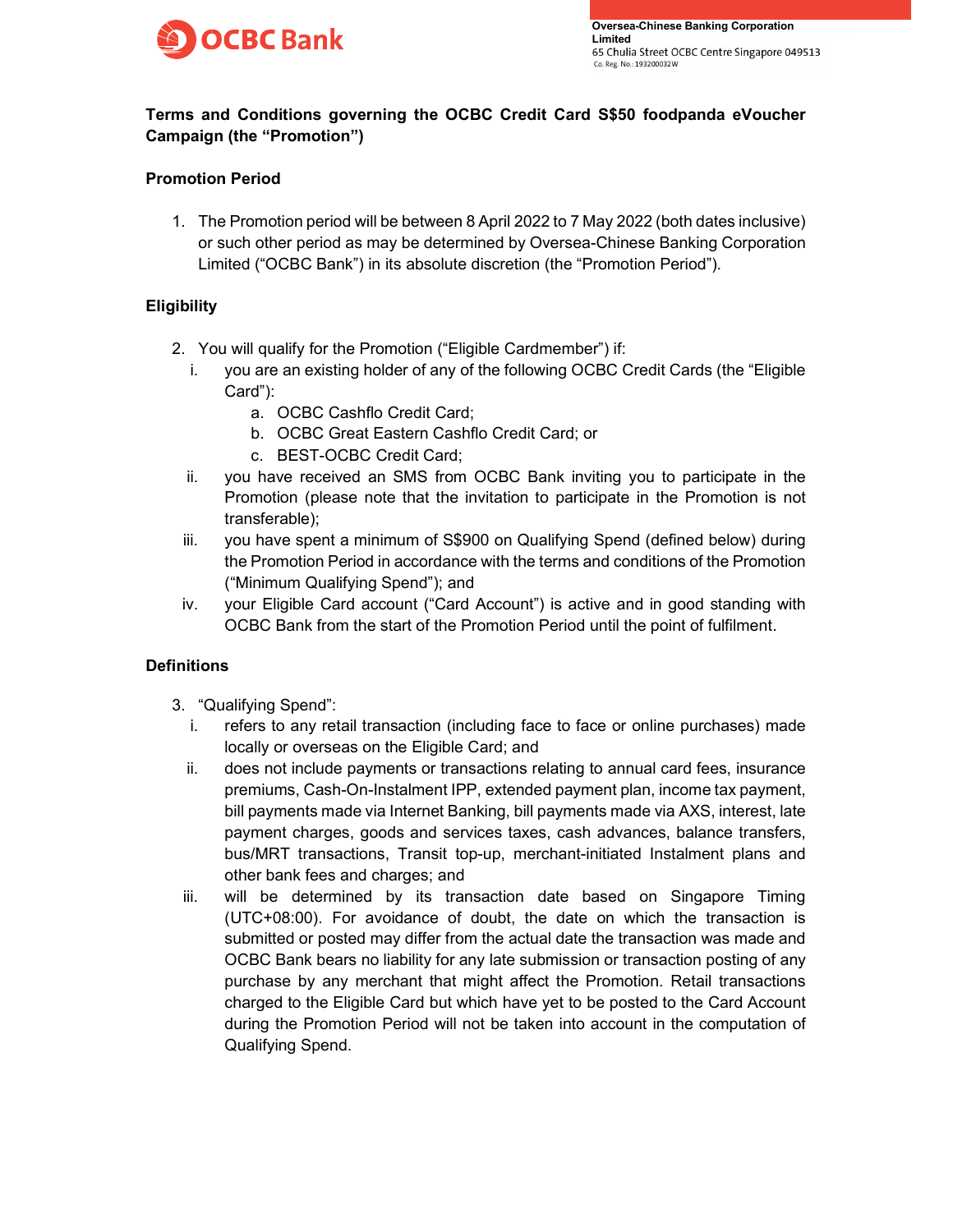

Oversea-Chinese Banking Corporation<br>Limited<br>65 Chulia Street OCBC Centre Singapore 049513<br>Co. Reg. No.: 193200032W Limited

#### Promotion Mechanics

- 4. Subject to the fulfilment of the requirements in these terms and conditions to the absolute satisfaction of OCBC Bank, Eligible Cardmembers will be entitled to receive S\$50 worth of foodpanda eVoucher (the "Gift"). The Gift will be sent via SMS to the Eligible Cardmember's registered mobile number with OCBC Bank by 31 July 2022 and will be issued in the form of a promotional code provided by UNIQGIFT.
- 5. The Gift will be valid for redemption 4 months from the date the Gift is sent to the Eligible Cardmember. No further extension will be provided.
- 6. The Gift is strictly not refundable and cannot be replaced if lost, damaged, or expired.
- 7. The Gift is strictly not exchangeable for cash, gift vouchers, gift cards, loyalty redemption programme points, and/or other goods and services.
- 8. OCBC Bank reserves the right to substitute or replace the Gift with any item of similar value at its sole discretion without notice to any person.
- 9. For principal Cardmembers with supplementary Cards, the Gift will be awarded for the aggregated spend on both the principal credit card and supplementary credit card of the Eligible Card.
- 10. OCBC Bank reserves the right in its sole and absolute discretion to determine whether a transaction qualifies as a Qualifying Spend under the Promotion. If OCBC Bank in its sole and absolute discretion decides that any transaction is not to be considered a valid transaction, the Gift will not be awarded.
- 11. Refunded transactions will not count towards the Minimum Qualifying Spend and award of The Gift.
- 12. OCBC Bank reserves the right to claw-back and deduct from any account(s) of the Eligible Cardmember the equivalent value of the Gift if the Eligible Cardmember closes his/her Card Account during, or within six (6) months from the end of, the Promotion Period. Further, if any Eligible Cardmember is subsequently discovered to be ineligible to participate in the Promotion or to receive the Gift (which eligibility shall be determined at the discretion of OCBC Bank), OCBC Bank reserves the right to (i) withdraw the Gift at any time; or (ii) claw-back the Gift or request the relevant customer to repay to or compensate OCBC Bank the value of the Gift at any time, and OCBC Bank shall have the right to debit the value of the Gift or such other amount as it deems fit from the account(s) of the customer. No person shall be entitled to any payment or compensation from OCBC Bank should any Gift be withdrawn, if any Gift is reclaimed by OCBC Bank, or if a customer is asked to repay to or compensate OCBC Bank the value of the Gift for whatsoever reasons.